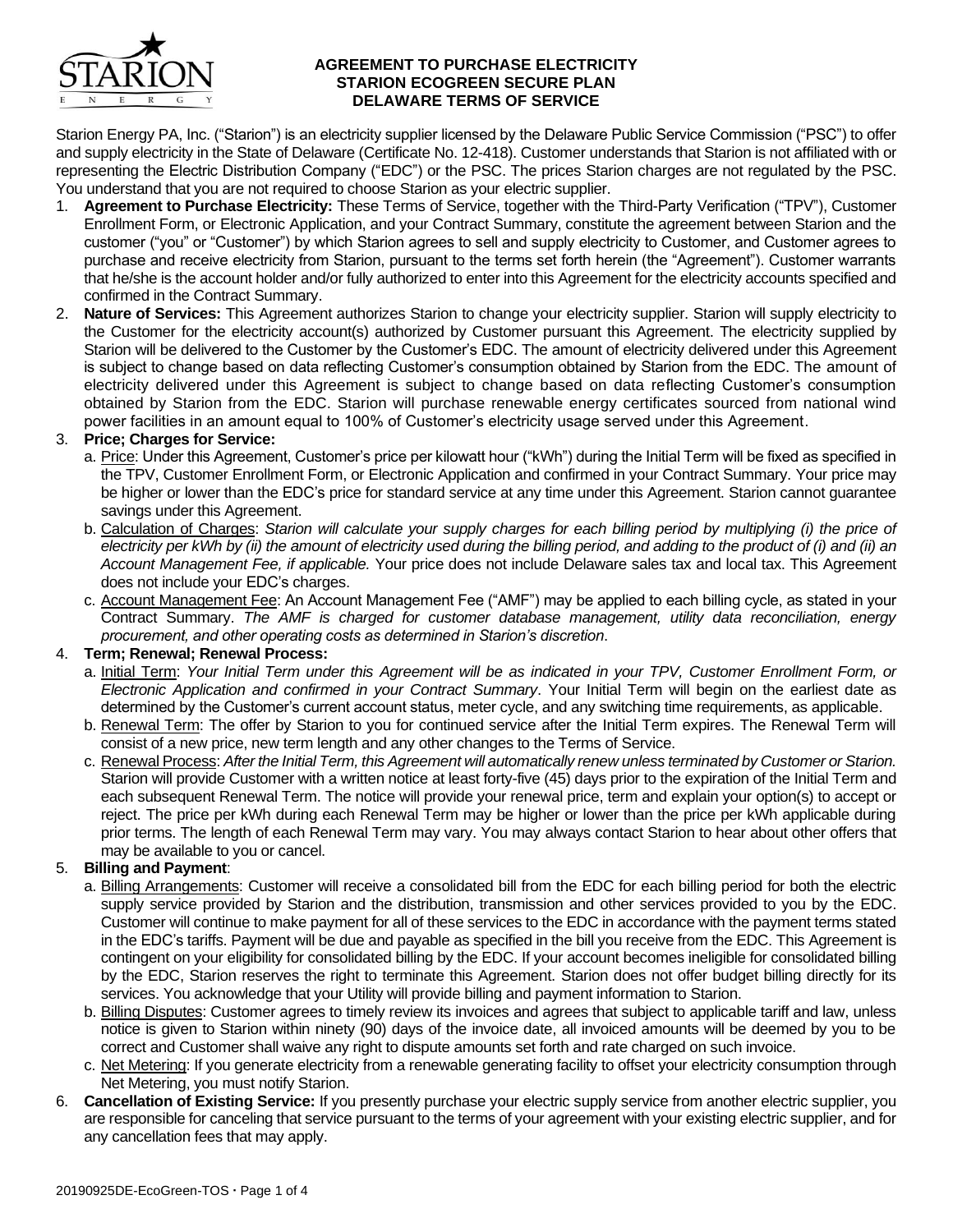- 7. **Notices:** Notices sent by Starion to Customer will be sent in the method chosen by the Customer, whenever possible. Otherwise, notices will revert to the default method and sent by U.S. Mail. If Customer selects to receive electronic communications from Starion, it is the Customer's responsibility to ensure that the email address provided is current and notify Starion of any changes. If you provide Starion with your email address, you consent to receive communications from Starion in electronic form.
- 8. **Rescission:** You may rescind this Agreement without penalty within three (3) business days from the start of the rescission period. The rescission period begins on one of the following dates, as applicable: (i) when the customer signs the Customer Enrollment Form; (ii) or when the Customer transmits its Electronic Application of the Agreement electronically; or (iii) when the Customer receives these Terms of Service and the Contract Summary, if received by mail. Mail is deemed received three (3) days from when it is post-marked. To rescind, please contact Starion either by telephone at 1-800-600-3040, email at cancel@starionenergy.com or writing to Starion Energy, PO Box 845, Middlebury, CT 06762.

## 9. **Termination of Agreement:**

- a. Termination by Customer: Customer may terminate this Agreement at any time by contacting Starion using the contact information for Starion provided in this Agreement. An Early Termination Fee may apply, as stated in your Contract Summary. An Early Termination Fee will not be charged if termination is due to Customer's relocation outside of the EDC's service territory or is within the applicable rescission period. If you terminate this Agreement, you will be returned to the EDC's standard service unless you choose another electricity supplier. The effective termination date will be the next available date as determined by the EDC. If you terminate this Agreement by enrolling with a different electricity supplier or returning to the EDC's standard service, Starion will not be liable for any switching time delays and you will be obligated to make payment for services under this Agreement until termination with Starion is effective.
- b. Termination by Starion: Starion reserves the right to terminate this Agreement for any reason upon at least thirty (30) days' notice to the Customer. Notice will be provided in writing or electronically, depending upon Customer's chosen method for receiving notifications under this Agreement. If Starion terminates this Agreement early, you will be returned to your Utility's standard service unless you choose another electricity supplier. In the event Starion terminates this Agreement, Customer will not be subject to an Early Termination Fee by Starion. No other remedies will be provided to the Customer if Starion terminates this Agreement.
- 10. **Change in Price and Other Terms:** In addition to Starion's right to revise the price and Terms of Service as provided in Section 4 above, this Agreement may be revised by Starion at any time upon at least thirty (30), but no more than sixty (60) days' advance notice to the Customer. In the event Starion proposes a material change to this Agreement, Customer may terminate without penalty by notifying Starion within thirty (30) days of receiving the notice.
- 11. Starion's right to revise the price and Terms of Service of this Agreement as provided in Section 4 above, this Agreement may be revised at any time by Starion. In the event Starion proposes a material change to the terms of this Agreement, Starion will send you a written notice at least thirty (30), but no more than sixty (60), days in advance. Upon receipt of this notice, Customer may terminate this Agreement without penalty by notifying Starion in writing within thirty (30) days of receiving this notice.
- 12. **Customer Consent:** By entering into this Agreement, Customer consents to the use by Starion (including its subsidiaries and affiliates), or its authorized agents, of Regular Mail, telephone (which may include the use of predictive or autodialing equipment), email, text, facsimile, or other reasonable means to contact you to advise you about our services and products or other matters we believe may be of interest to you. Consent is provided until affirmatively revoked.
- 13. **Privacy Policy; Customer Information and Release Authorization:** By entering into this Agreement, you agree that your Utility may release to Starion, and Starion may obtain, information needed to provide service to you, including your address(es), account number(s) and other numbers required by your EDC to process an enrollment with Starion, billing and payment information and history, credit information, historical and future electricity usage and peak electricity demand, meter reading data including smart meter data, and characteristics of electricity service. Starion will not release or sell your personal information to any other party without your consent unless required to do so by law or if necessary to enforce the terms of this Agreement.
- 14. **Representations; Warranties:** Starion makes no representations or warranties other than those expressly set forth in this Agreement, and STARION EXPRESSLY DISCLAIMS ALL OTHER WARRANTIES, EXPRESS OR IMPLIED. Starion does not represent any guarantee of savings under this Agreement.
- 15. **Limitation of Liability:** Starion's liability in connection with this Agreement, including without limitation any alleged liability for Early Termination by Starion as explained above, shall not exceed the amount of your largest monthly invoice for electric generation service during the twelve (12) months immediately preceding termination of this Agreement. In no event shall either party be liable to the other for any indirect, special, consequential (including lost profits or revenue), incidental, indirect or punitive damages for claims arising under this Agreement.
- 16. **Binding Effect; Agency; Assignment:** This Agreement shall extend to, and be binding upon Starion's and Customer's respective successors and permitted assigns; provided, however, that Customer may not assign this Agreement without Starion's prior written consent, and any purported assignment without such consent shall be void. You appoint Starion as your agent to provide retail electric service, including electric transportation, transmission and related services appropriate to provide that service to you. Starion may assign its rights and obligations under this Agreement to an affiliate of Starion or to another competitive electricity supplier licensed to do business in Delaware, in whole or in part, subject to compliance with applicable Delaware law.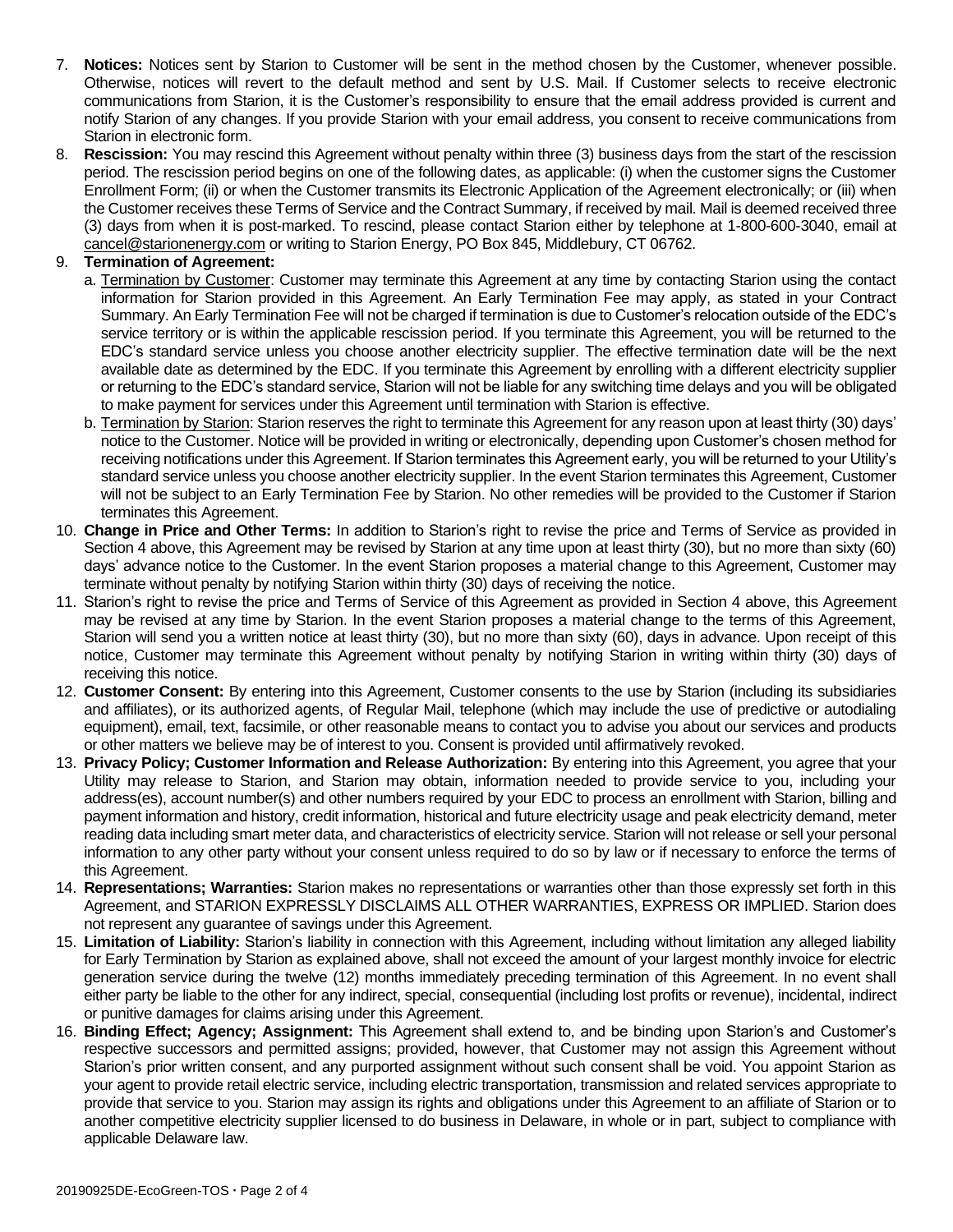17. **Force Majeure:** Performance of any obligation required by this Agreement shall be suspended if compliance is prevented by an Act of God, strike, fire, war, civil disturbance, embargo, explosion, breakage or accident to machinery or lines of pipe; repairing or altering machinery or lines of pipe; freezing of wells or lines of pipe; by federal, state or local law, rule, order or regulation or by any other cause reasonably beyond the control of a party. Any party claiming such interference with the performance of its obligations hereunder shall provide notice to the other party, specifying the cause of interference. A party shall not be required by this paragraph to settle a labor dispute with its own employees on terms it deems unfavorable.

### 18. **Customer Service:**

- a. In the event of a dispute or disagreement involving Starion's services, you and Starion agree to use our best efforts to resolve the dispute. Most concerns can be resolved by calling our Customer Service Department at 1-800-600-3040. You may also email info@starionenergy.com or write to Starion Energy, PO Box 845, Middlebury, CT 06762. Starion's Customer Service is available Monday through Friday from 9:00 a.m. to 5:00 p.m. Eastern Time. Starion will report the results of its investigation of your inquiry and provide a written report upon request. All disputes will be addressed in accordance with 26 Del. Admin. Code Section 3002-3.2.2.
- b. If you remain unsatisfied with our attempt to resolve the issue, you may ask for assistance or request information about your consumer rights from the Delaware Division of the Public Advocate at 820 N. French Street, 4<sup>th</sup> Floor, Wilmington, DE 19801 or 29 South State St, Dover, DE 19904; by phone at 1-888-607-2427; or online at www.publicadvocate.delaware.gov. You may also contact the Delaware PSC at 861 Silver Lake Boulevard, Cannon Building, Suite 100, Dover, DE 19904; by phone at 1-800-282-8574; or online at www.depsc.delaware.gov.

## 19. **Claims Resolution:**

- a. In the event Starion is unable to resolve a complaint to your satisfaction, this section explains how claims can be resolved through arbitration or litigation. It includes an arbitration provision. You may reject the arbitration provision by sending us written notice within 45 days after your first energy bill with Starion as your supplier. See Your Right to Reject Arbitration below.
- b. For this section, you and Starion ("us" or "we") include any corporate parents, subsidiaries, affiliates or related persons or entities. Claim means any current or future claim, dispute or controversy relating to your account(s), this Agreement, or any agreement or relationship you have or had with us, except for the validity, enforceability or scope of the arbitration provision. Claim includes but is not limited to: (1) initial claims, counterclaims, cross-claims and third-party claims; (2) claims based upon contract, tort, fraud, statute, regulation, common law and equity; (3) claims by or against any third party using or providing any product, service or benefit in connection with any account; and (4) claims that arise from or relate to (a) any account created under any agreement with us or any rates charged on any such account, (b) advertisements, promotions or statements related to any rate plans, goods or services under any agreement with us, (c) benefits and services related to Customer's account with us (including rewards programs) and (d) your application for any account. You may not sell, assign or transfer a claim.
- c. Sending a Claim Notice: Before beginning arbitration or a lawsuit, you and we agree to send a written notice (a Claim Notice) to each party against whom a claim is asserted, in order to provide an opportunity to resolve the claim informally. Go to www.starionenergy.com and select your state of residence for a sample form of Claim Notice. The Claim Notice must describe the claim and state the specific relief demanded. Notice to you will be sent to your billing address. Notice to us must include your name, address and account number and be sent to Starion Energy, Attn: Compliance Dept., P.O. Box 845, Middlebury, CT 06762. If the claim proceeds to arbitration, the amount of any relief demanded in a Claim Notice will not be disclosed to the arbitrator until after the arbitrator rules.
- d. Arbitration: You or we may elect to resolve any claim by individual arbitration. Claims are decided by a neutral arbitrator. If arbitration is chosen by any party, neither you nor we will have the right to litigate that claim in court or have a jury trial on that claim. Further, you and we will not have the right to participate in a representative capacity or as a member of any class pertaining to any claim subject to arbitration. Arbitration procedures are generally simpler than the rules that apply in court, and discovery is more limited. The arbitrator's decisions are as enforceable as any court order and are subject to very limited review by a court. Except as set forth below, the arbitrator's decision will be final and binding. Other rights you or we would have in court may also not be available in arbitration. The scope of this arbitration provision will include all claims pertaining to this Agreement, including all claims that arose before this or any prior Agreement (including, but not limited to, claims related to advertising).
	- i. Initiating Arbitration: Before beginning arbitration, you or we must first send a Claim Notice. Claims will be referred to either JAMS or American Arbitration Association ("AAA"), as selected by the party electing arbitration. Claims will be resolved pursuant to this Arbitration provision and the selected organization's rules in effect when the claim is filed, except where those rules conflict with this Agreement. If we choose the organization, you may select the other within 30 days after receiving notice of our selection. Contact JAMS or AAA to begin an arbitration or for other information. Claims also may be referred to another arbitration organization if you and we agree in writing or to an arbitrator appointed pursuant to section 5 of the Federal Arbitration Act, 9 U.S.C. sec. 1-16 ("FAA"). We will not elect arbitration for any claim you file in small claims court, so long as the claim is individual and pending only in that court. You or we may otherwise elect to arbitrate any claim at any time unless it has been filed in court and trial has begun or final judgment has been entered. Either you or we may delay enforcing or not exercise rights under this Arbitration provision, including the right to arbitrate a claim, without waiving the right to exercise or enforce those rights.
	- ii. Limitations on Arbitration: If either party elects to resolve a claim by arbitration, that claim will be arbitrated on an individual basis. There will be no right or authority for any claims to be arbitrated on a class action basis or on bases